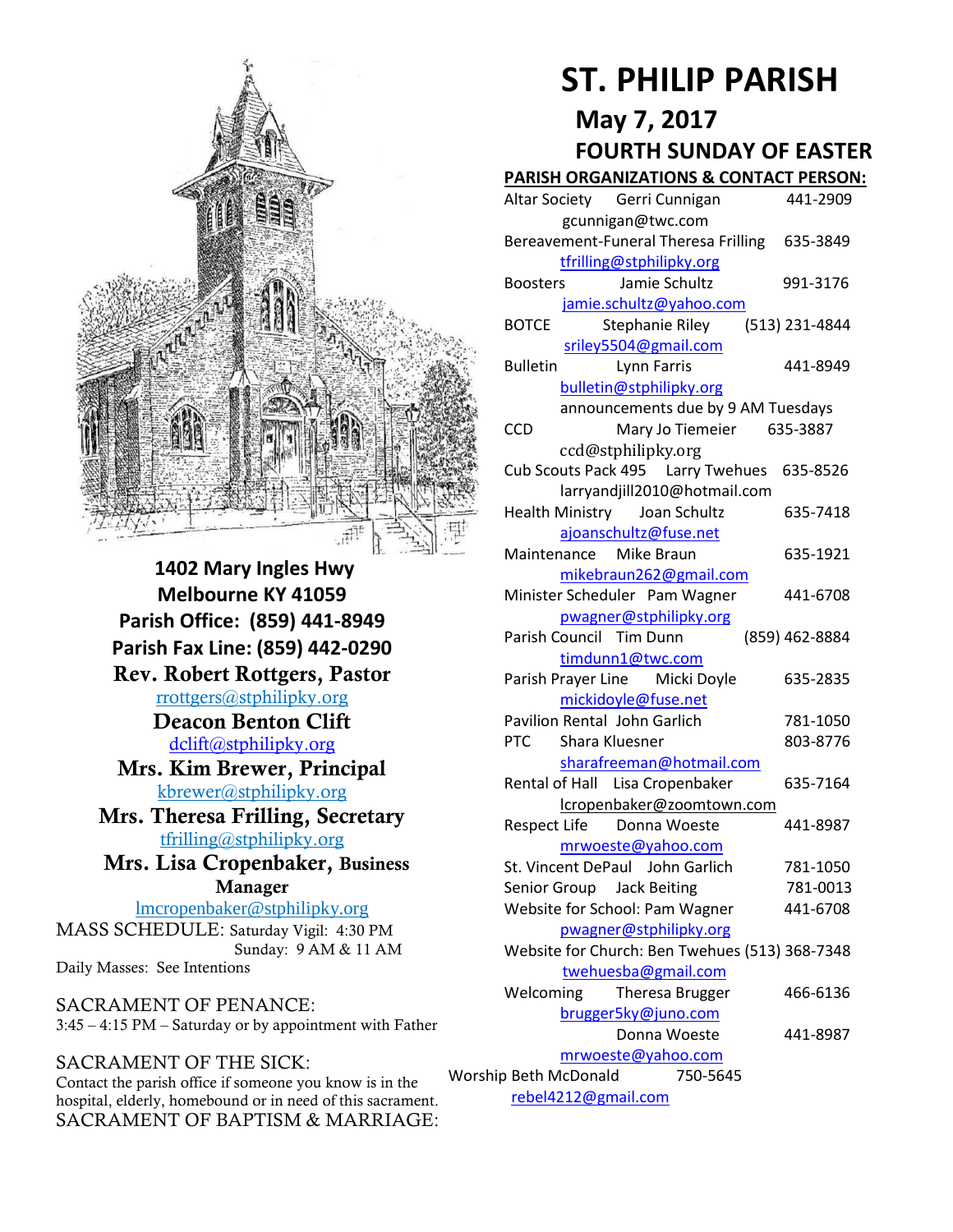## **MASS INTENTIONS:**

#### **Sunday, May 7**

| 4:30 PM | Gerald & Jim Case      |
|---------|------------------------|
| 9 AM    | Elmer & Mary Ruschman  |
| 11 AM   | Special Intention (LM) |

#### **Tuesday, May 9**

7:00 PM Special Intention (NM)

#### **Wednesday, May 10**

8:30 AM Living & Deceased of St. Philip Parish

#### **Friday, May 12**

8:30 AM Sue Watson

#### **Sunday, May 14**

4:30 PM Ralph & Rodney Giar 9 AM Wanda & Harry Kuddes 11 AM Elsie & George Kramer

#### **STEWARDSHIP**

Collection from April 30<sup>th</sup>: : \$4,795.00 Utility: \$430.00 Endowment: \$280.00 Orphanage Collection: \$1,200.00 THANK YOU FOR YOUR GENEROSITY!

#### *Others First* **– May (festival items)**

This month we will collect items needed for our summer festival. Donating these items will help our profit increase. Here are the items needed for FunLand: candy, lollipops, basketballs, footballs and small (cheap) inexpensive toys for the duck pond. Also \$5 ice cream gift cards, nerf guns, water guns and other inexpensive summer toys. For the raffle baskets, we need logo items for UK, Reds, Bengals, Louisville, and KY Derby such as shirts/sweatshirts, hats, cooler, sweatshirts, socks, license plates or jewelry. Also needed are golf gloves, balls, hats and other equipment. You will find reminder tags at the poster by the side vestibule.

#### **ROSARY BEFORE MASS:**

Before every weekend Mass in May, we will be reciting the rosary approximately 20 minutes prior to the start of Mass. We always need rosary leaders. If you are able to help, please contact Beth McDonald (750.5645 or [rebel4212@gmail.com\)](mailto:rebel4212@gmail.com).

## **ALTAR FLOWERS:**

The flowers on the altar this week are provided by NM for a special intention. If you would like to purchase flowers for a special occasion or a beloved family member, please contact Theresa (441.8949).

# *Stop! Listen! Is God calling you?*

Our Sunday school religion program for Grades 1-8 public school students will need to fill two teacher positions next school year. There are two simple requirements: a desire to teach and share God's love and our Catholic faith; and having an hour of your time on Sunday mornings (between masses) to meet with the children. We will provide you the class materials, support and help you get Virtus certified. We also have substitute teachers available to fill in when you may have scheduling conflicts. This is my third year teaching and I never imagined it would be so rewarding. Please contact me if you have any interest or questions. Mary Jo Tiemeier, CCD Coordinator (email mitiem@aol.com or [859-635-3887\)](tel:%28859%29%20635-3887) or Gina Heeg, CCD Coordinator at [ginaheeg@fuse.net.](mailto:ginaheeg@fuse.net)

#### *SPECIAL UPCOMING MASSES--mark your calendars!*

**Ascension Thursday--May 25th:** Holy Day masses will be at 8:30 am and 7:00 pm. . **Memorial Day, Monday, May 29th:** Please join us for Mass at 8:30 a.m.

#### **SPAGHETTI DINNER FOR PATTY MAHAN:**

Please join us for a benefit spaghetti dinner for Joni Geiger's sister Patty Mahan. It will be in our parish center **TODAY, SUNDAY, MAY 7th** from 3:00 – 7:00 p.m. Cost is \$10 per adult; \$5 for children 3-10; children under age 3 are free. There will be a major raffle with chances being \$5 each. Prizes include a 55" LG TV and a Hampton Bay fire pit. For more information, please call Joni (652-4803).

#### **NOTE OF SYMPATHY:**

We extend our deepest sympathy to the Weber Family. John Weber's funeral mass was held here on Friday, May 5<sup>th</sup>. Please keep his wife, children, grandchildren and brothers in your prayers. *Rest in peace, John.* 

#### **SERRA SERVE AWARDS:**

The following 7th grade servers received the Serra Server Award for their dedication and stewardship to St. Philip Church: Kaleigh Dunn, David Govan, Alexis Kaeff, Rylee Schultz, Anna Vroegindewey, and Tyler Twehues. Thank you for your service.

## **YARD SALE TO BENEFIT HOSEA HOUSE:**

The annual vard sale will be Saturday, May 20<sup>th</sup> from 8:00 a.m. to 2:00 p.m. We will set up on Friday, May 19<sup>th</sup>. This yard sale will help raise the funds needed to provide for the dinners served at Hosea House. Please drop your donations off Friday afternoon. If you're able to help for a couple hours, it would be appreciated. Remember, one person's junk is another person's treasure! For more information, please contact Theresa Brugger (466.6136).